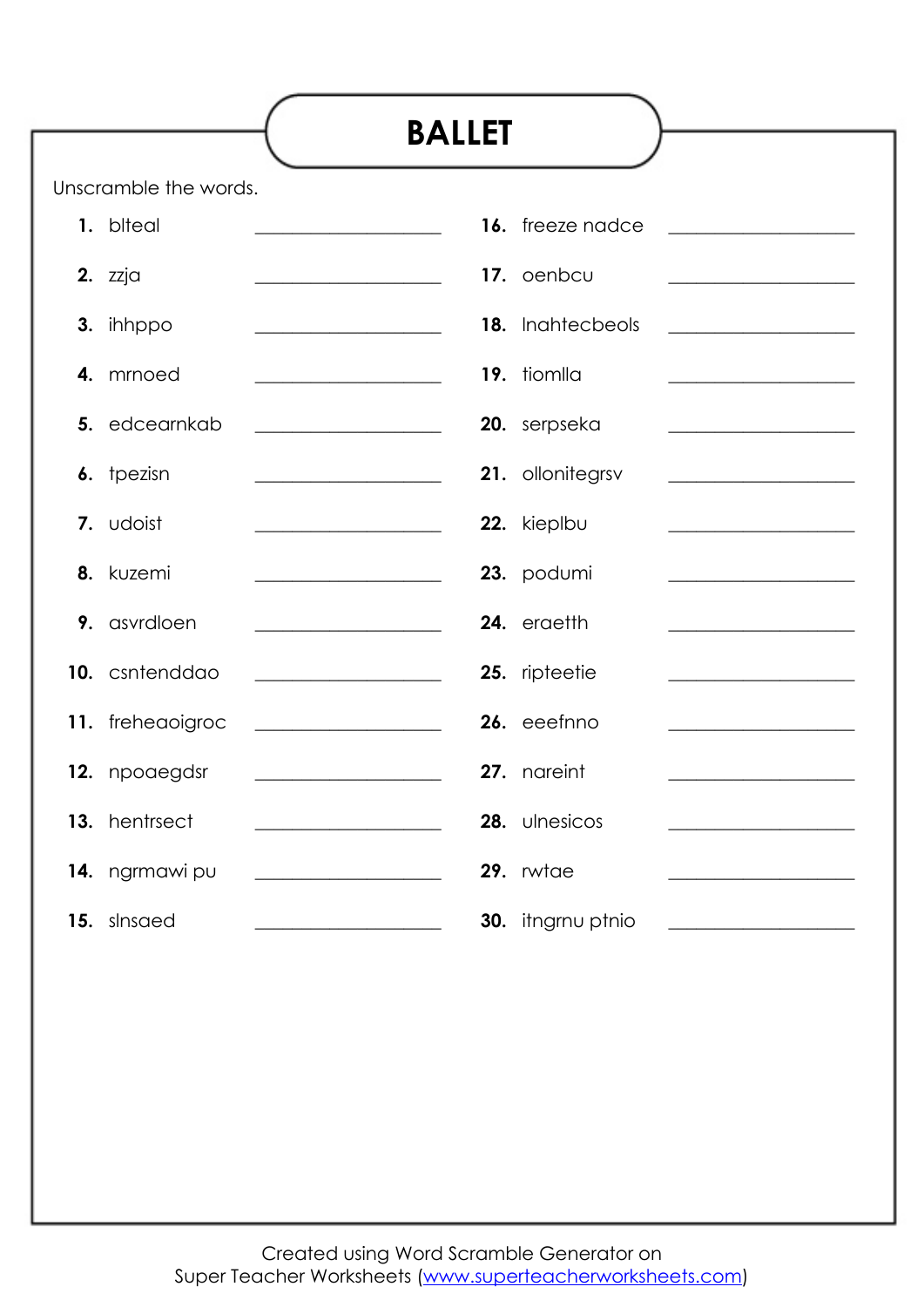## SOLUTION

## **BALLET**

Unscramble the words.

| 1. biteal        | ballet       | 16. freeze nadce  | freeze dance   |
|------------------|--------------|-------------------|----------------|
| $2.$ zzja        | <u>jazz</u>  | 17. oenbcu        | bounce         |
| 3. ihhppo        | hiphop       | 18. Inahtecbeols  | balletschoen   |
| 4. mrnoed        | modern       | 19. tiomlla       | maillot        |
| 5. edcearnkab    | breakdance   | 20. serpseka      | speakers       |
| 6. tpezisn       | spitzen      | 21. ollonitegrsv  | voorstelling   |
| 7. udoist        | studio       | 22. kieplbu       | publiek        |
| 8. kuzemi        | muziek       | 23. podumi        | podium         |
| 9. asvrdloen     | dansvloer    | 24. eraetth       | theater        |
| 10. csntenddao   | dansdocent   | 25. ripteetie     | repetitie      |
| 11. freheaoigroc | choreografie | 26. eeefnno       | oefenen        |
| 12. npoaegdsr    | dansgroep    | 27. nareint       | <b>trainen</b> |
| 13. hentrsect    | stretchen    | 28. ulnesicos     | coulissen      |
| 14. ngrmawi pu   | warming up   | 29. rwtae         | water          |
| 15. slnsaed      | dansles      | 30. itngrnu ptnio | turning point  |